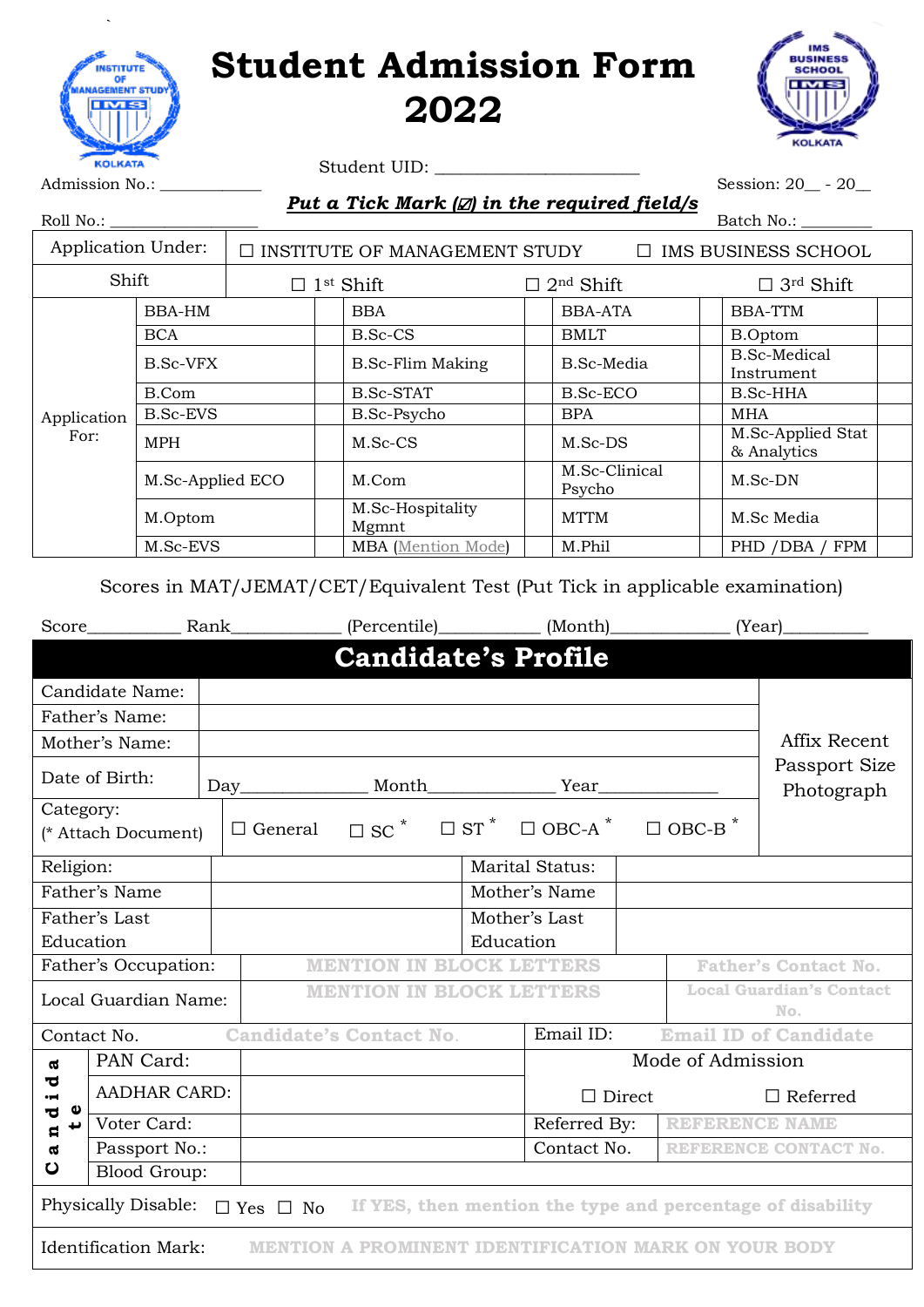| <b>Candidate's Educational Profile</b> |                       |                     |                           |                 |                        |                       |  |  |
|----------------------------------------|-----------------------|---------------------|---------------------------|-----------------|------------------------|-----------------------|--|--|
| <b>Education</b><br>Level              | Board /<br>University | School /<br>College | Major /<br><b>Honours</b> | Passing<br>Year | $%$ of<br><b>Marks</b> | Division $/$<br>Grade |  |  |
| $Class - X$                            |                       |                     |                           |                 |                        |                       |  |  |
| Class - XII                            |                       |                     |                           |                 |                        |                       |  |  |
| <b>UG</b>                              |                       |                     |                           |                 |                        |                       |  |  |
| PG                                     |                       |                     |                           |                 |                        |                       |  |  |
| Diploma                                |                       |                     |                           |                 |                        |                       |  |  |
| Other                                  |                       |                     |                           |                 |                        |                       |  |  |

Medium of Instruction: English/Bengali/Hindi/Other (Christian Lines appropriate one)

| <b>Candidate's Employment Profile (If Any)</b> |                    |                     |  |  |  |
|------------------------------------------------|--------------------|---------------------|--|--|--|
| <b>Particulars of Employment</b>               | <b>Present Job</b> | <b>Previous Job</b> |  |  |  |
| Designation                                    |                    |                     |  |  |  |
| <b>Name of Organization</b>                    |                    |                     |  |  |  |
| <b>Address &amp; Contact No. of</b>            |                    |                     |  |  |  |
| Organization                                   |                    |                     |  |  |  |
| <b>Duration of service</b>                     | From:<br>To:       | From:<br>To:        |  |  |  |
| CTC (Per annum)                                |                    |                     |  |  |  |

Note: **Company sponsored candidates need to submit the Application Form through the Employers.**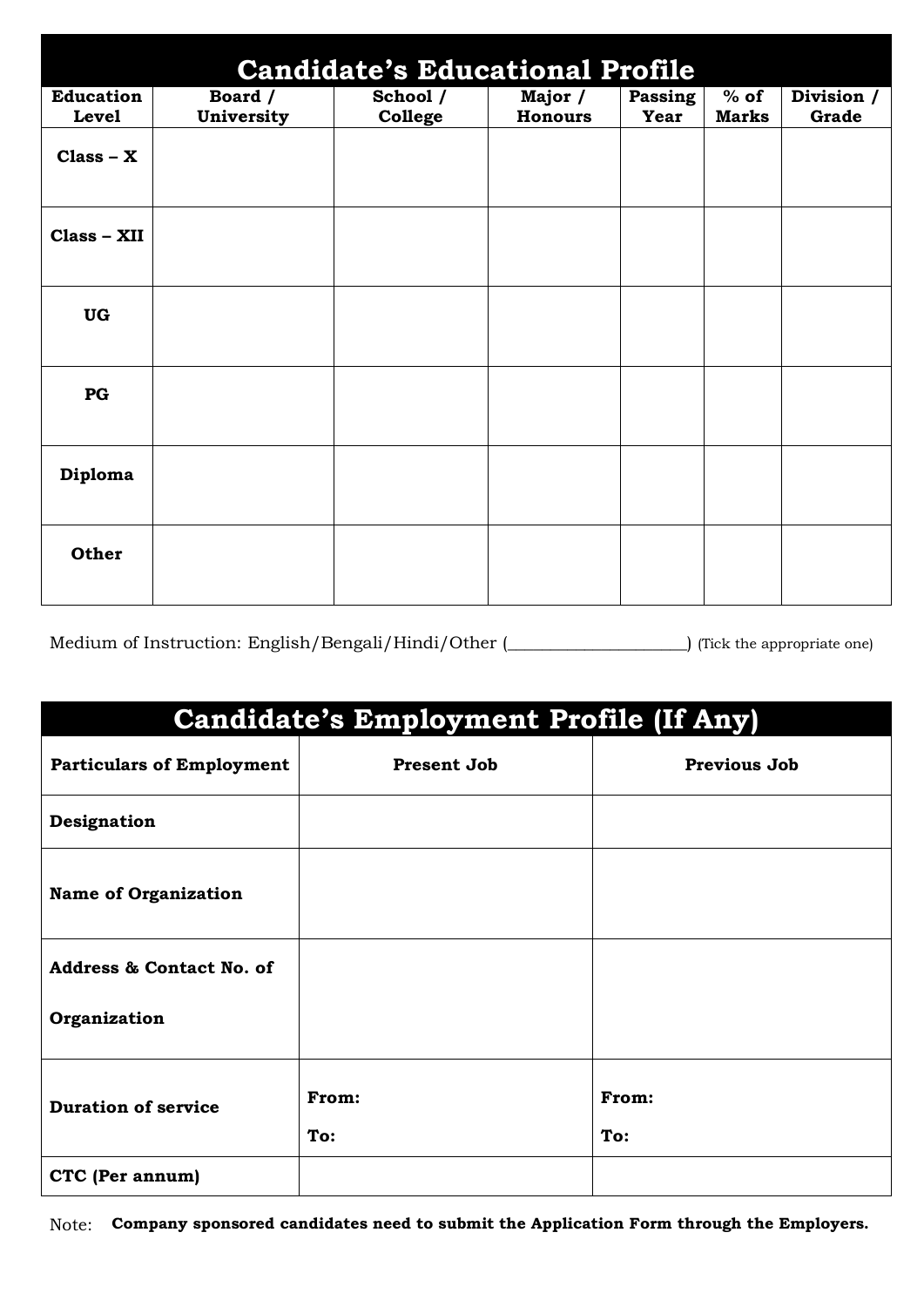| <b>Candidate's Present and Permanent Address</b>                                |                                                                               |
|---------------------------------------------------------------------------------|-------------------------------------------------------------------------------|
| $\Box$ Present and Permanent Address Same<br>(No need to rewrite the addresses) | $\Box$ Present and Permanent Address Not Same<br>(Mention both the addresses) |
| Present Address                                                                 | Permanent Address                                                             |
|                                                                                 |                                                                               |
|                                                                                 |                                                                               |
| P.O.:                                                                           | P.O.:                                                                         |
|                                                                                 |                                                                               |
| State:                                                                          | State:                                                                        |
| PIN: Country                                                                    | PIN: Country Country                                                          |

### **Name and Address of Two References (Except Relatives)**

| Name:           |                    |
|-----------------|--------------------|
|                 |                    |
|                 |                    |
| P.O.: District: | P.O.:<br>District: |
| State: PIN:     |                    |
|                 |                    |
| Contact No.     | Contact No.        |
| Email Id:       | Email Id:          |
|                 |                    |

#### **Attested Xerox Copy To be submitted along with the application form:**

- 1. Proof of Age / Date of Birth.
- 2. Certificates / Mark Sheet of all examinations passed till date.
- 3. Last Registration Certificate.
- 4. Admit card / Score Sheet of MAT/CAT/JEMAT or any other Equivalent Examination.
- 5. Pan Card/AADHAR Card/Voter Card/Passport.
- 6. Blood Group Document.

|                   | $\Box$ Admission Granted $\Box$ Not Granted |  |  |  |  |  |
|-------------------|---------------------------------------------|--|--|--|--|--|
| Admission No.     |                                             |  |  |  |  |  |
| Money Receipt NO. |                                             |  |  |  |  |  |

Stamp & Signature with date of Admission Authority